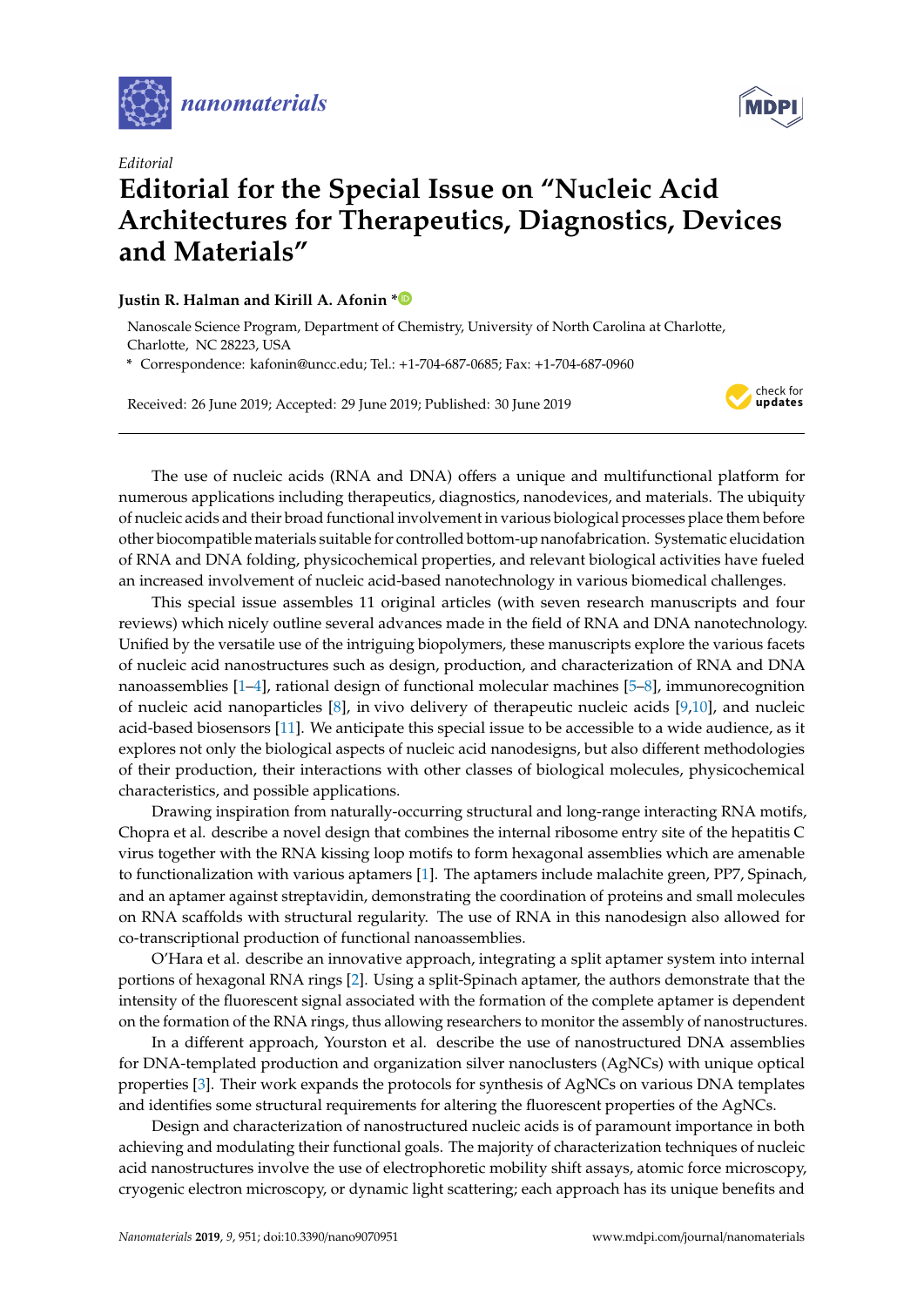drawbacks. Oliver et al. propose a new approach to characterizing nucleic acid nanoparticles using small angle X-ray or neutron scattering [\[4\]](#page-2-1). Their in-depth review examines the structural and chemical requirements for studying various biomolecules in their natural confirmations. It also highlights the multitude of requirements for solution and sample preparations, and discusses the precise data yielded from these techniques. Finally, it discusses the prospects for enhancing the characterization of nanostructured nucleic acid architectures.

Following design and characterization, advances in the use of DNA and RNA nanostructures in devices and molecular machines is highlighted in this issue. One such device is the DNA nanopore, which offers a unique membrane-bound tool for furthering biophysical research and biosensing. In this issue, Burns and Howorka describe the design and evaluation of a DNA nanopore in various biological milieu [\[5\]](#page-2-2). The authors identify parameters for the assembly of a hexameric DNA nanopore using gel electrophoresis and fluorescence spectroscopy, and further confirm its integrity in cell media, as well as its successful integration into lipid membranes.

Beyond the development of biophysical tools, this special issue contains two original manuscripts detailing the use of DNA and RNA nanostructures in the design of molecular logic gates. Using "light-up" malachite green and Broccoli aptamers, Goldsworthy et al. describe the design of robust and precise RNA nanodevices with several Boolean logic functions, including AND, OR, NAND, and NOR capabilities [\[6\]](#page-2-9). The binding of the small molecule dyes to their aptamers in the conditional situations causes a fluorescent output based strictly on the input of the designed strands. Using this approach, the authors designed and integrated parallel XOR and AND gates within a single RNA nanoparticle.

Towards that end, Zakrevsky et al. describe the use of logic gates to mimic complex molecular biological phenomena with the potential for use in cells [\[7\]](#page-2-10). In their research, the authors computationally design and characterize DNA/RNA hybrid-based logic gates suited for the conditional release of single- and double-stranded nucleic acids, thus displaying the possibility of therapeutic action. Their set of logic gates offers an eclectic approach inspired by molecular beacons and other trigger-responsive multi-stranded assemblies.

The concept of smart-responsive or logic-based nucleic acid nanoassemblies is further expanded in the review by Chandler and Afonin [\[8\]](#page-2-3). In their review, several advances in the design and function of stimuli-responsive DNA and RNA nanoconstructs are discussed, including simple trigger/activation designs of shape-switching nanoparticles with controlled immunomodulatory properties. Furthermore, they outline the potential of using these dynamic nucleic acid nanoparticles for the conditional stimulation of an immune response, which has been determined to be dependent on the structure and composition of the given nucleic acid nanoparticle.

As therapeutics, nanostructured nucleic acids hold great potential in the treatment of various maladies. Gwak and Lee describe the use of a cationic amphiphilic co-polymer nanoparticles to efficiently deliver plasmid DNA, as well as a small molecule anti-viral therapy for successful treatment of spinal cord injuries using "suicide gene therapy" [\[9\]](#page-2-4). The authors further describe the stability of the nanoparticles over time and demonstrate their use in animal models.

In the same regard, Caffery et al. describe in depth the possibility of treating glioblastomas with a combination of gene therapy and various nanoscale carriers [\[10\]](#page-2-5). Their comprehensive review discusses both the various therapeutic nucleic acids as well as the various delivery platforms to deliver these therapeutic cargos. The authors also discuss possible limitations to each of these approaches, as well as the challenges of crossing the blood brain barrier.

Finally, this special issue features a review by Sun et al. on the use of genetically encoded RNA-based molecular sensors (GERMS) [\[11\]](#page-2-6). The review provides a well-rounded outline of the various design principles and applications for GERMS including their most common use of intracellular imaging. The authors go on to discuss the outlook for this novel technology and potential milestones towards developing next generation RNA based sensors.

Together, this special issue details several important advancements in the field of nucleic acid nanotechnology by focusing on design and characterization, use in devices and molecular machines,